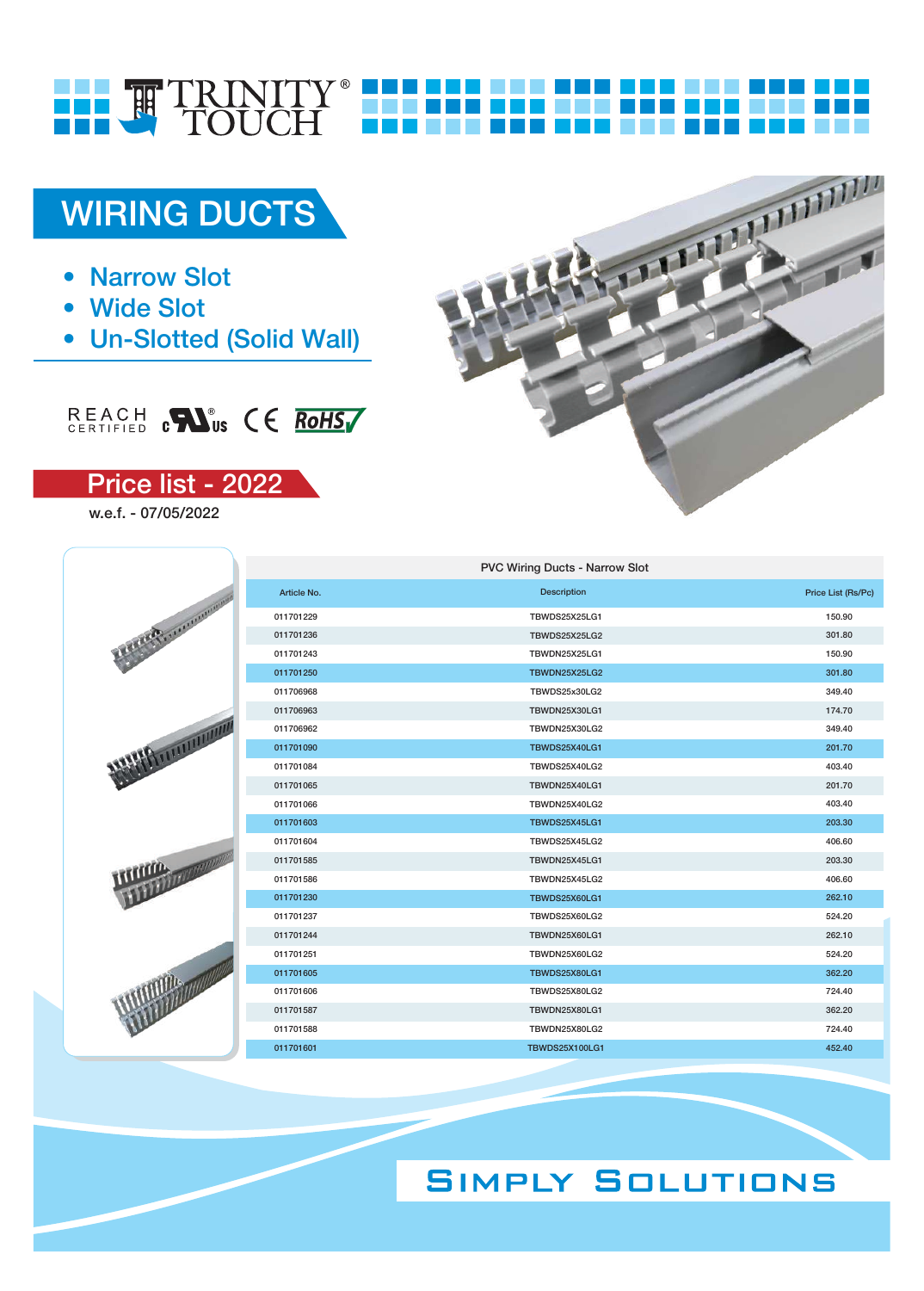



WWW.

**Millitary Mary Mary Mill** 

**Million** 

|  | 011701602              | TBWDS25X100LG2                 | 904.80           |
|--|------------------------|--------------------------------|------------------|
|  | 011701583              | <b>TBWDN25X100LG1</b>          | 452.40           |
|  | 011701584              | TBWDN25X100LG2                 | 904.80           |
|  | 011706960              | TBWDN30X40LG1                  | 265.10           |
|  | 011706961              | TBWDN30X40LG2                  | 530.20           |
|  | 011701231              | <b>TBWDS30X80LG1</b>           | 410.10           |
|  | 011701238              | TBWDS30X80LG2<br>TBWDN30X80LG1 | 820.20<br>410.10 |
|  | 011701245<br>011701252 | TBWDN30X80LG2                  | 820.20           |
|  | 011706411              |                                | 258.70           |
|  | 011706410              | TBWDN40x25LG1<br>TBWDN40x25LG2 | 517.40           |
|  | 011701091              | TBWDS40X40LG1                  | 274.70           |
|  | 011701085              | TBWDS40X40LG2                  | 549.40           |
|  | 011701067              | TBWDN40X40LG1                  | 274.70           |
|  | 011701068              | TBWDN40X40LG2                  | 549.40           |
|  | 011701089              | TBWDS40X60LG1                  | 324.00           |
|  |                        |                                | 648.00           |
|  | 011701083<br>011701069 | TBWDS40X60LG2                  | 324.00           |
|  | 011701070              | TBWDN40X60LG1<br>TBWDN40X60LG2 | 648.00           |
|  | 011701092              | TBWDS40X80LG1                  | 379.50           |
|  | 011701086              | TBWDS40X80LG2                  | 759.00           |
|  | 011701071              | TBWDN40X80LG1                  | 379.50           |
|  | 011701072              | TBWDN40X80LG2                  | 759.00           |
|  | 011701232              | <b>TBWDS40X100LG1</b>          | 471.60           |
|  | 011701239              | TBWDS40X100LG2                 | 943.20           |
|  | 011701246              | <b>TBWDN40X100LG1</b>          | 471.60           |
|  | 011701253              | TBWDN40X100LG2                 | 943.20           |
|  | 011701607              | TBWDS45X45LG1                  | 274.70           |
|  | 011701608              | TBWDS45X45LG2                  | 549.40           |
|  | 011701589              | TBWDN45X45LG1                  | 274.70           |
|  | 011701590              | TBWDN45X45LG2                  | 549.40           |
|  | 011704065              | TBWDS45X60LG1                  | 346.10           |
|  | 011704066              | TBWDS45X60LG2                  | 692.20           |
|  | 011704063              | TBWDN45X60LG1                  | 346.10           |
|  | 011704064              | TBWDN45X60LG2                  | 692.20           |
|  | 011706413              | TBWDN45x80LG1                  | 443.80           |
|  | 011706414              | TBWDN45x80LG2                  | 887.60           |
|  | 011701609              | TBWDS60X40LG1                  | 323.90           |
|  | 011701610              | TBWDS60X40LG2                  | 647.80           |
|  | 011701591              | TBWDN60X40LG1                  | 323.90           |
|  | 011701592              | TBWDN60X40LG2                  | 647.80           |
|  | $0115*$                | TBWDS60X45LG1                  | 354.10           |
|  | 011705264              | TBWDS60X45LG2                  | 708.20           |
|  | 011705520              | TBWDN60x45LG1                  | 354.10           |
|  | 011705265              | TBWDN60x45LG2                  | 708.20           |
|  | 011701094              | TBWDS60X60LG1                  | 381.00           |
|  | 011701088              | TBWDS60X60LG2                  | 762.00           |
|  | 011701073              | TBWDN60X60LG1                  | 381.00           |
|  | 011701074              | TBWDN60X60LG2                  | 762.00           |
|  | 011701093              | TBWDS60X80LG1                  | 471.60           |
|  | 011701087              | TBWDS60X80LG2                  | 943.20           |
|  | 011701075              | TBWDN60X80LG1                  | 471.60           |
|  | 011701076              | TBWDN60X80LG2                  | 943.20           |
|  | 011701233              | <b>TBWDS60X100LG1</b>          | 665.40           |
|  | 011701240              | <b>TBWDS60X100LG2</b>          | 1,330.80         |
|  | 011701247              | <b>TBWDN60X100LG1</b>          | 665.40           |
|  |                        |                                |                  |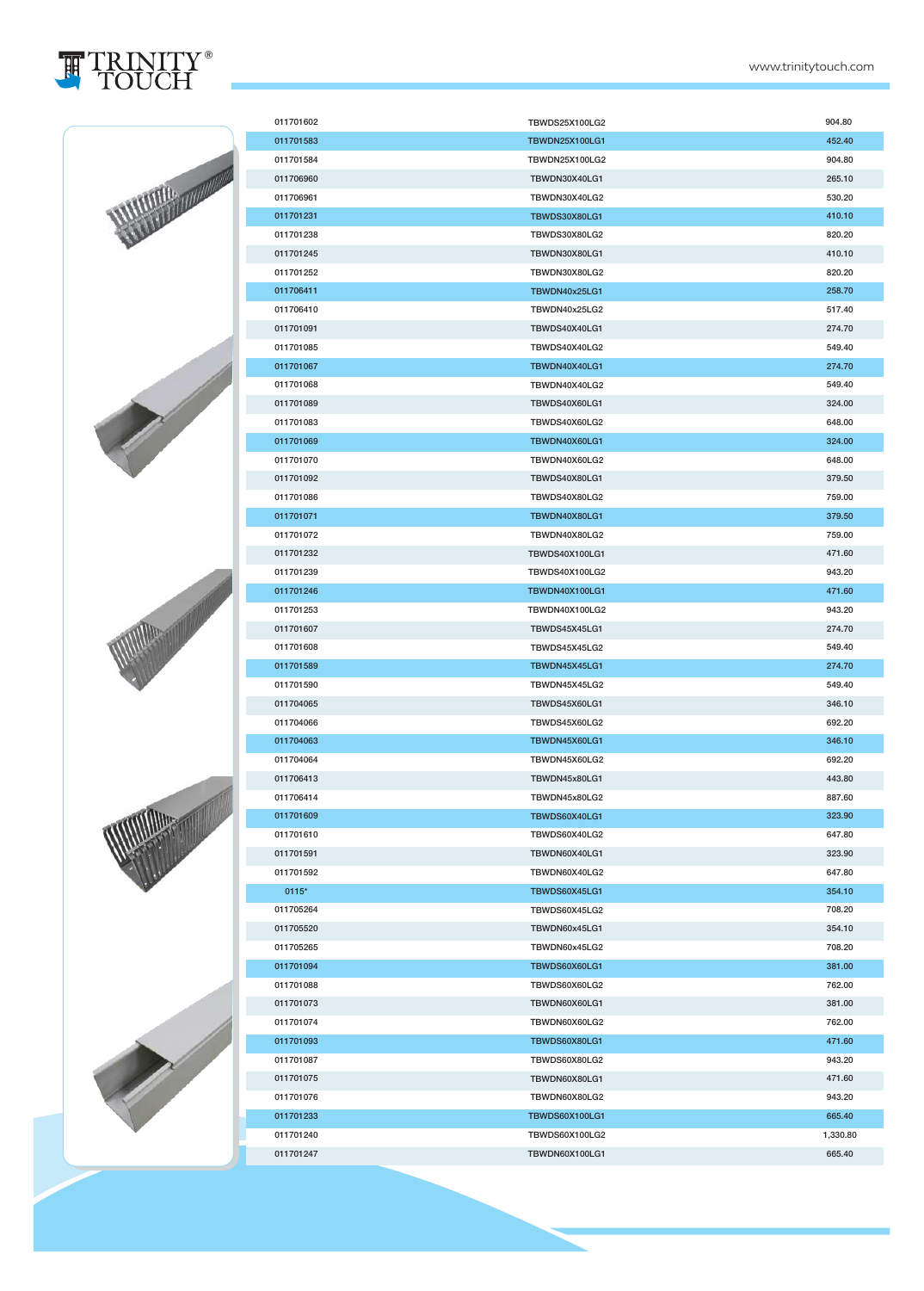

| 011701254 | TBWDN60X100LG2         | 1,330.80 |
|-----------|------------------------|----------|
| 011701613 | TBWDS80X40LG1          | 379.50   |
| 011701614 | TBWDS80X40LG2          | 759.00   |
| 011701595 | TBWDN80X40LG1          | 379.50   |
| 011701596 | TBWDN80X40LG2          | 759.00   |
| 011701615 | <b>TBWDS80X60LG1</b>   | 535.10   |
| 011701616 | TBWDS80X60LG2          | 1,070.20 |
| 011701597 | TBWDN80X60LG1          | 535.10   |
| 011701598 | TBWDN80X60LG2          | 1,070.20 |
| 011701234 | <b>TBWDS80X80LG1</b>   | 666.80   |
| 011701241 | TBWDS80X80LG2          | 1,333.60 |
| 011701248 | TBWDN80X80LG1          | 666.80   |
| 011701255 | TBWDN80X80LG2          | 1,333.60 |
| 011701611 | <b>TBWDS80X100LG1</b>  | 712.80   |
| 011701612 | TBWDS80X100LG2         | 1,425.60 |
| 011701593 | <b>TBWDN80X100LG1</b>  | 712.80   |
| 011701594 | TBWDN80X100LG2         | 1,425.60 |
| 011701599 | <b>TBWDS100X60LG1</b>  | 651.00   |
| 011701600 | TBWDS100X60LG2         | 1,302.00 |
| 011701581 | <b>TBWDN100X60LG1</b>  | 651.00   |
| 011701582 | TBWDN100X60LG2         | 1,302.00 |
| 011703670 | <b>TBWDS100X80LG1</b>  | 712.80   |
| 011702736 | TBWDS100X80LG2         | 1,425.60 |
| 011702669 | TBWDN100X80LG1         | 712.80   |
| 011702670 | TBWDN100X80LG2         | 1,425.60 |
| 011701235 | TBWDS100X100LG1        | 1,067.30 |
| 011701242 | TBWDS100X100LG2        | 2,134.60 |
| 011701249 | TBWDN100X100LG1        | 1,067.30 |
| 011701256 | TBWDN100X100LG2        | 2,134.60 |
| 011703941 | <b>TBWDS120X80LG1</b>  | 1,052.50 |
| 011702737 | TBWDS120X80LG2         | 2,105.00 |
| 011702671 | TBWDN120X80LG1         | 1,052.50 |
| 011702672 | TBWDN120X80LG2         | 2,105.00 |
| 011705305 | <b>TBWDS150X100LG2</b> | 2,730.00 |
| 0110*     | TBWDN150x100LG1        | 1,365.00 |
| 011704986 | TBWDN150x100LG2        | 2,730.00 |
| 011702259 | COVER 25LG1            | 58.80    |
| 011702231 | COVER 25LG2            | 117.60   |
| 011702260 | COVER 30LG1            | 73.50    |
| 011702232 | COVER 30LG2            | 147.00   |
| 011702262 | COVER 40LG1            | 95.20    |
| 011702234 | COVER 40LG2            | 190.40   |
| 011702265 | COVER 45LG1            | 120.60   |
| 011702237 | COVER 45LG2            | 241.20   |
| 011702263 | COVER 60LG1            | 142.90   |
| 011702235 | COVER 60LG2            | 285.80   |
| 011702261 | COVER 80LG1            | 216.00   |
| 011702233 | COVER 80LG2            | 432.00   |
| 011702264 | COVER 100LG1           | 263.60   |
| 011702236 | COVER 100LG2           | 527.20   |
| 011709293 | COVER 120LG1           | 333.50   |
| 011709292 | COVER 120LG2           | 667.00   |
| C150LG1   | COVER 150LG1           | 352.50   |
| C150LG2   | <b>COVER 150LG2</b>    | 705.00   |